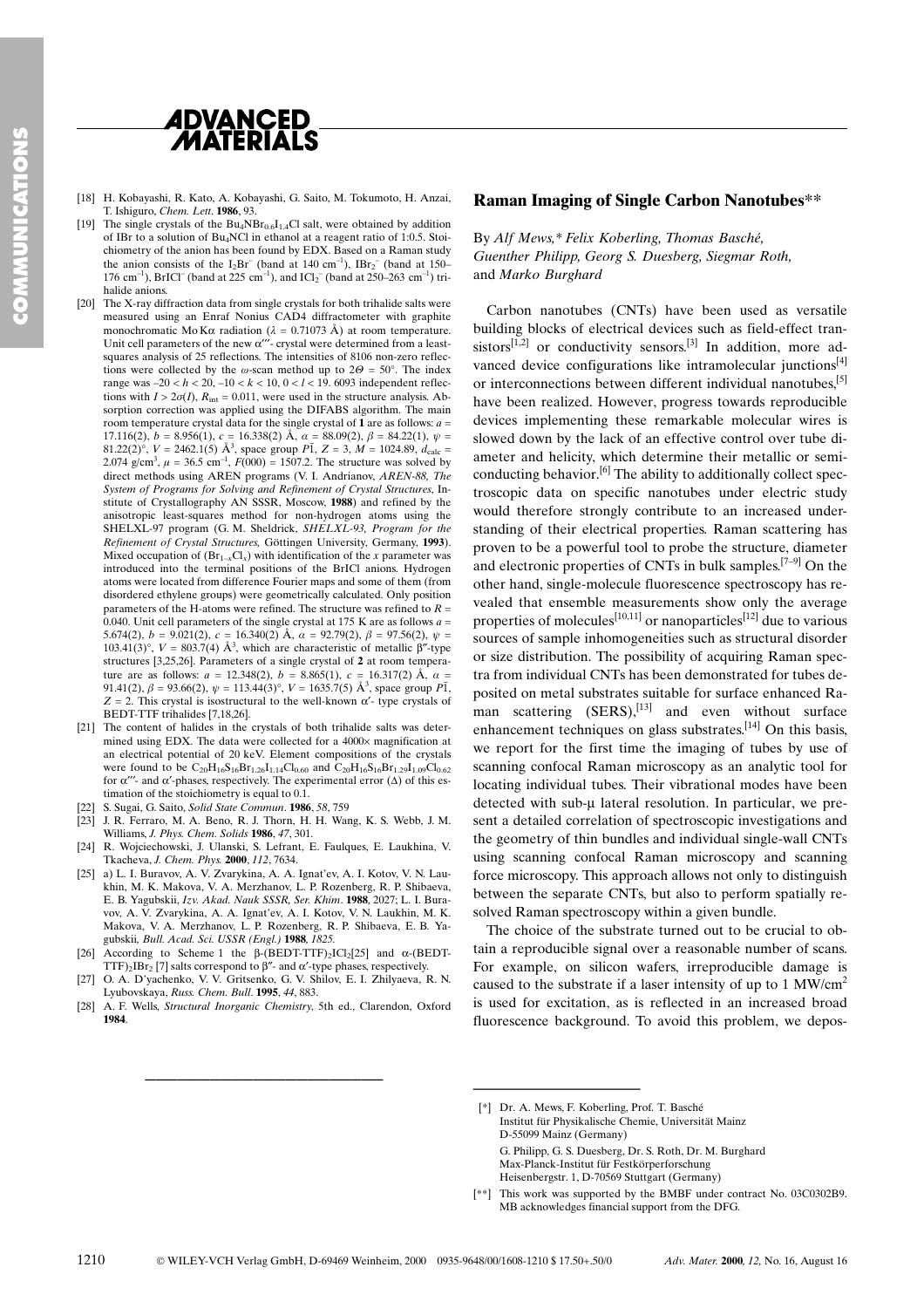



ited the CNTs on 15 nm thick  $Si<sub>3</sub>N<sub>4</sub>$  membranes that are transparent at the laser excitation wavelength. In addition, the low roughness of the membrane surface (below 1 nm) is required for the detailed correlation between geometry and optical properties of the same objects. Moreover, the membranes are equipped with lithographically defined Pd/Au electrode arrays suitable for electrical transport measurements through individual nanotubes.[15] In the present work, the electrodes are used as position marker to identify the same nanotubes in the atomic force microscopy (AFM) and Raman experiments. In principle, however, the presented method and instrumentation opens the possibility of complementary structural, spectroscopic, and electrical transport investigations of the same molecular object.

An AFM image of the surface region which has been studied in detail is displayed in Figure 1a. To record an optical image, the same sample area is scanned through the excitation spot of the confocal microscope. Figure 1b results from the total scattering intensity when only the Rayleigh contribution is suppressed. The frequency distribution of the scattered light that can be seen in Figure 1c includes contributions from photoluminescence and Raman scattered light from the substrate, the electrode structures, or residues of the e-beam resist. To selectively detect the Raman contribution from the CNTs, the detector was placed behind a monochromator which was adjusted to  $560 (\pm 2)$  nm, i.e., to the G-line of the nanotubes, which is red-shifted by  $1550-1600$  cm<sup>-1</sup>, with respect to the excitation wavelength. In this case, the Raman image of the individual CNTs can clearly be resolved as seen in Figure 1d.

 $\mathsf{\mathsf{C}}$ ⋝  $\left. \right.$ മ

> A comparison between the Raman and the AFM image reveals that every bundle could be detected with the excitation wavelength of 514 nm or 488 nm (not shown). Since it was shown that, for the present tubes with diameters ranging from

1.1 to 1.4 nm, only semiconducting CNTs are resonantly excited at 514 or 488 nm,<sup>[16]</sup> this implies that all bundles contain semiconducting tubes.

During the investigations the tubes showed an extraordinary stability upon exposure to a laser excitation intensity of up to  $1 \times 10^6$  W/cm<sup>2</sup>, yielding a reproducible Raman signal over long periods of time without any detectable photobleaching. For example, bundles No. 6 and No. 2 were studied for more than 30 min-corresponding to an overall Raman signal of more than  $10^9$  photons—and could still be located in the Raman as well as in the AFM image. In this way, it was possible to record Raman spectra of isolated CNTs with a high S/N ratio, as exemplified by Figure 2. Figure 2a shows a survey spectrum in the frequency range from 300 to 3500  $cm^{-1}$ and Figure 2b presents a high resolution spectrum with Lorentzian fits in the spectral range between 1200 and 1800  $cm^{-1}$ . The band at  $1348 \text{ cm}^{-1}$  is attributed to disordered carbon (Dline) and the bands around  $1600 \text{ cm}^{-1}$ , which consist of at least three components, are the so called G-lines, i.e., tangential vibrations of carbon atoms arising from the optical phonons of the rolled-up graphite sheet. By improving the suppression of the strong Rayleigh contribution in the future, one will be able to record the radial breathing modes (RBMs) of the nanotubes between 100 and 250  $cm^{-1}$ , from which the tube diameter can, in principle, be determined.<sup>[17]</sup>

The spectral shift and Raman intensity distribution among the different bundles is compared in Figure 2c and d, respectively. Obviously there are slight deviations in the peak centers and intensity ratios among the G-lines of different bundles, which necessarily leads to additional inhomogeneous broadening in bulk measurements. Most likely the different Raman frequencies are due to CNTs differing in diameter and/or symmetry within or among the CNT bundles. The intensity distribution in dependence of bundle height, shown in



graph of CNTs on a  $Si<sub>3</sub>N<sub>4</sub>$  membrane with lithographically defined electrode pattern. The electrodes were used as position marker for a detailed correlation between shape and Raman signal of the same CNTs. b) Confocal scanning image  $(\lambda_{\text{exc}} =$ 514 nm) of the same area as in (a). A holographic notch filter was used to reject the excitation light, but the electrode structure can clearly be resolved. c) Overall spectrum acquired during scanning image (b) by using a beam splitter and directing 50 % of the emission light to a spectrograph equipped with a CCD camera. A distinct Raman band originating from the CNTs is observed at 560 nm, and a second mode at 590 nm can be resolved above the broad background from the substrate. d) Confocal Raman image of the same area as in (a) with the detector placed behind a second exit port of the monochromator, which is adjusted to a center wavelength of  $560 (\pm 2)$  nm. Here, the individual bundles of CNTs appear clearly resolved with a high SNR. The labels mark the regions scanned to record the spectra in Figure 2. The white frame in (a) encloses the area displayed in Figure 3.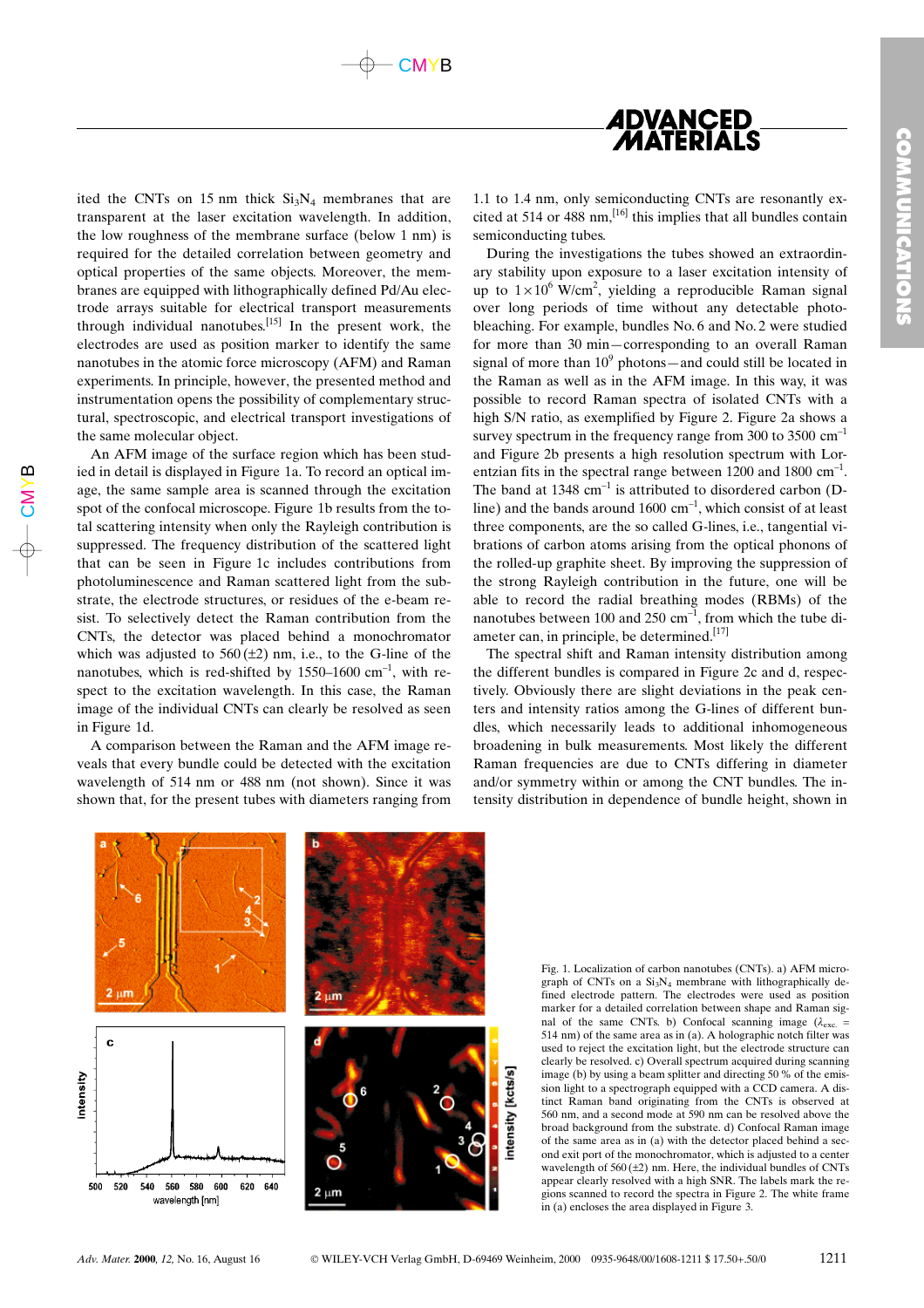



Figure 2d, was derived from the images in Figure 1a and d. If every tube contributed equally to the Raman signal (e.g., with a hypothetical count rate of 900 cts/s), and each bundle consisted of closed packed CNTs one would expect a quadratic dependence of the Raman intensity on the bundle height as shown in Figure 2d for different bundle geometries. The strong scattering of the data demonstrates, however, that additional parameters, such as local disorder, bending, and also the presence of different types of tubes might influence the intensity of the Raman signal.

A detailed comparison of Raman intensity and CNT structure is presented in Figure 3 for the subsection marked by a square in Figure 1a. The Raman image is presented as a multiple-color plot in order to highlight the high sensitivity of this method. Remarkable is the fact that the two CNT-bundles in line scan c are of the same height but exhibit Raman intensities varying by a factor of two as can be seen in line scan d. This observation could reflect different ratios of semiconducting to metal CNTs within those bundles, in agreement with the pronounced scattering of the data in Figure 2d. As an alternative explanation, the significant bending of the right bundle might also be responsible for the reduced signal.

A more detailed investigation reveals that the AFM line scan c shows three features, whereas the Raman line scan d shows only two signals, lacking a detectable signal from the middle object. For the latter, a height of  $\sim 1.5$  nm is determined from the AFM section profile. This is interpreted as a single CNT, which apparently cannot be detected in the Raman image under the present conditions. On the other hand, Fig. 2. Raman spectra of distinct bundles of CNTs. a) Survey spectra of bundle No. 6 without background subtraction on a logarithmic and linear scale ( $\lambda_{\text{exc}}$  = 514 nm). With the setup used no spectral information could be obtained below 300  $cm^{-1}$  where the radial breathing modes (RBMs) of the CNTs are expected. The spectra show some structure in the mid frequency range between  $300$  and  $1200 \text{ cm}^{-1}$ , the D- and G-lines between  $1200$  and  $1700 \text{ cm}^{-1}$  (see b), and several additional bands, mostly overtones, above  $1800 \text{ cm}^{-1}$ . b) Raman bands and Lorentzian fits of bundle No. 2 in the frequency range between  $1200$  and  $1800$   $cm^{-1}$ . The band at  $1350 \text{ cm}^{-1}$  is attributed to disordered carbon (D-line) whereas the G-line between 1500 and 1700  $cm^{-1}$  consists of at least three components. c) G-line spectra of five different tube bundles shown in Figure 1. The spectra differ slightly in peak position and intensity ratios, which might be related to the presence of different kinds of carbon nanotubes. d) Correlation of bundle height and G-line intensity as taken from Figures 1a and d, respectively. The solid lines represent hypothetical Raman intensities calculated for close-packed CNTs (diameter: 1.5 nm) in a bundle of given cross-section, with each CNT equally contributing 900 cts/s. The pronounced deviation from this curve indicates that the Raman intensity is not only dependent on the bundle thickness, but also on other parameters such as the type of tubes or their geometry.

line scan e again indicates the presence of single nanotubes by the AFM image, but these tubes do show the characteristic vibrational Raman modes at 560 nm. In view of the fact that metallic tubes cannot be resonantly excited at 488 or 514 nm,<sup>[16]</sup> we assume that the single tube in the center of line scans c and d is metallic, whereas the tubes along the line scans e and f are semiconducting.

The obtained data also allow the Raman cross section of single CNTs to be estimated. Briefly, the setup used exhibits a detection efficiency of the order of 1%, i.e., one CNT yields approximately  $10^4$ – $10^5$  Raman photons per second, or  $10^{-15}$  W, when excited with an excitation intensity of 1  $MW/cm<sup>2</sup>$ . This results in an effective scattering cross section of about  $10^{-21}$  cm<sup>2</sup>, which is about five orders of magnitude lower than recently reported CNT cross sections in surface enhanced Raman scattering experiments $^{[18]}$  but still sufficient to localize single CNTs.

The fact that scanning confocal Raman imaging can be used to locate selected, individual CNT bundles—and even single CNTs-allows their vibrational properties to be studied under various conditions. This opens up the possibility of new, intriguing experiments, such as investigating the effect of chemical modification on the phonon structure of individual tubes. In addition, CNTs with kinks introduced by scanning probe manipulation could reveal the influence of the bonding geometry on the local vibrational properties. Moreover, transport measurements on electrically addressable CNTs could be complemented by Raman investigation, which includes the possibility of their in-situ characterization during device operation.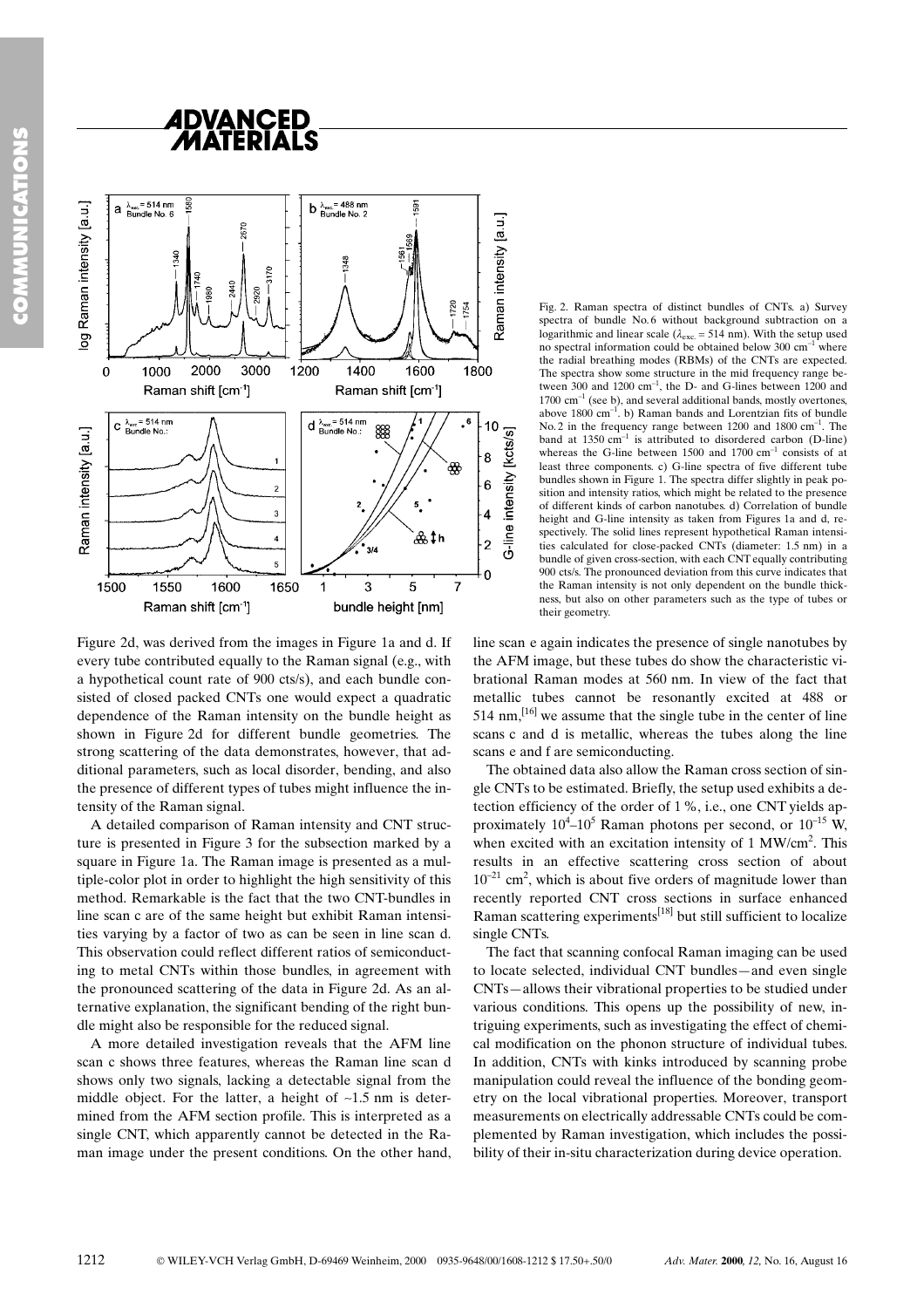



## Experimental

SWNTs produced by the arc discharge method were purchased from CARBOLEX (Lexington, USA). The raw material was dispersed by ultrasonic treatment in an aqueous surfactant solution (1 wt.-% lithium dodecylsulfate), followed by chromatographic purification through a short column packed with CPG300 (Fluka). Prior to deposition of the SWNTs, the silicon nitride surface was activated by oxygen plasma treatment and modified with (3-aminopropyl)-triethoxysilane (0.1 wt.-% in water). Tubes were allowed to adsorb from a droplet of purified dispersion (~0.1 mg SWNT/mL) for 30 min. Subsequently the substrate was rinsed with water and blown dry. Silicon nitride membranes were fabricated by a procedure similar to that reported by Jacobs and Verhoeven [19]. AFM images were recorded with commercial silicon cantilevers in Tapping Mode (Digital Instruments Nanoscope IIIa).

Confocal scanning images and spectra were taken at room temperature using an inverted Zeiss microscope equipped with a piezo scanner (PhysicaI Instruments) and a high NA microscope objective (100 $\times$ , NA = 0.9). In a typical experiment, circular polarized light (1 mW power) was focused down to a diffraction-limited spot size (diameter approx.  $\lambda/2$ ) corresponding to an excitation power of the order of 1 MW/cm<sup>2</sup>. To record an image, the sample was raster-scanned through the excitation spot and the Raman light was detected in back reflection and guided to an EG&G Avalanche photo diode (APD) while optical filters or a monochromator were used to eliminate scattered light. The images consist of 256256 pixels with an integration time of 10 ms/ pixel. The spectra where taken with an LN-cooled CCD camera (Princeton) *ADVANCED<br>MATERIALS* 

 $\frac{1}{2}$  in (a). c-h) AFM and<br>in (a) and (b), respect<br>dles of CNTs, both with<br>definition of 1-2 it the confocal Rangle to the confocal Rangle to the confocal Rangle to the scaling tends of the along one tube axis is<br>neou Fig. 3. Direct correlation between AFM and confocal Raman images. a) AFM subsection of the selected area marked in Figure 1a. b) Confocal image (based on G-line) of the same area as in (a). c-h) AFM and confocal line scans along the bars marked in  $(a)$  and  $(b)$ , respectively. c,d) The AFM scan shows two bundles of CNTs, both with a height of 4-5 nm, and a third feature with a height of  $1-2$  nm that may be attributed to a single nanotube. The confocal Raman image exhibits no signal where the single tube is expected. e,f) The Raman image shows the presence of two tubes that can hardly be seen in the AFM micrograph, demonstrating the high sensitivity of this method. g,h) The line scans along one tube axis show that the CNT bundle is not homogeneously thick.

behind a 500 mm single grating spectrograph (Acton) with a highest resolution of  $2 \text{ cm}^{-1}$ .

Received: July 3, 2000

- S. J. Tans, A. R. M. Verschueren, C. Dekker, Nature 1998, 393, 49.
- [2] R. Martel, T. Schmidt, H. R. Shea, T. Hertel, P. Avouris, *Appl. Phys. Lett.* 1998, 73, 2447.
- [3] J. Kong, N. R. Franklin, C. Zhou, M. G. Chapline, S. Peng, K. Cho, H. Dai, Science 2000, 287, 622.
- [4] Z. Yao, H. W. C. Postma, L. Balents, C. Dekker, Nature 1999, 402, 273.
- [5] M. S. Fuhrer, J. Nygard, L. Shih, M. Forero, Y. G. Yoon, M. S. C. Mazzoni, H. J. Choi, J. Ihm, S. G. Louie, A. Zettl, P. L. McEuen, Science 2000, 288, 494.
- [6] R. Saito, M. Fujita, G. Dresselhaus, M. S. Dresselhaus, Appl. Phys. Lett. 1992, 60, 2204.
- [7] A. M. Rao, E. Richter, S. Bandow, B. Chase, P. C. Eklund, K. A. Williams, S. Fang, K. R. Subbaswamy, M. Menon, A. Thess, R. E. Smalley, G. Dresselhaus, M. S. Dresselhaus, Science 1997, 275, 187.
- [8] A. Kasuya, M. Sugano, T. Maeda, Y. Saito, K. Tohji, H. Takahashi, Y. Sasaki, M. Fukushima, Y. Nishina, C. Horie, Phys. Rev. B 1998, 57, 4999.
- L. Alvarez, A. Righi, S. Rols, E. Anglaret, J. L. Sauvajol, Chem. Phys. Lett. 2000, 320, 441.
- [10] D. W. Pohl, W. Denk, M. Lanz, Appl. Phys. Lett. 1984, 44, 651.
- Single Molecule Optical Detection, Imaging and Spectroscopy (Eds: T. Basché, W. E. Moerner, M. Orrit, U. P. Wild), VCH, Weinheim 1997.

 $\mathord{\mathsf{C}}$ ⋝  $\succ$ 

മ